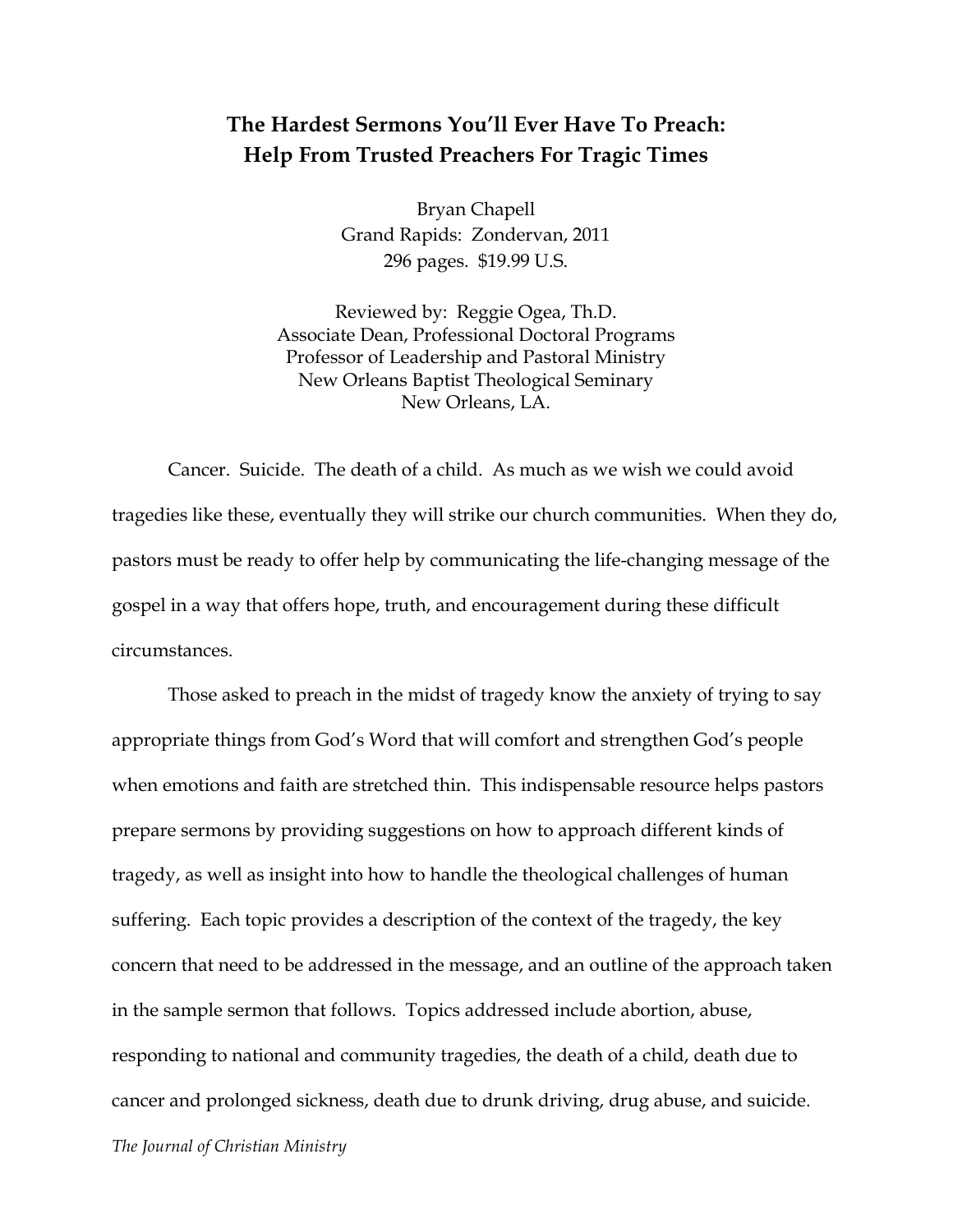Bryan Chapell, pastor and president of Covenant Seminary, author of *Christ-centered Preaching* and *Christ-centered Worship*, has gathered together messages from some of today's most trusted Christian leaders. Each chapter provides resources to communicate the life-giving hope of the gospel in the midst of tragedy. In addition, the appendices suggest additional biblical texts for addressing various subjects and provide guidance for conducting funerals. In addition to sermons from Dr. Chapell, contributors include Tim Keller, John Piper, Michael Horton, Jerram Barrs, Dan Doriani, Robert S. Rayburn, Mike Khandjian, Wilson Benton, Bob Flayhart, Jack Collins, and George Robertson.

"Sheep trust the shepherd whom they have learned is good, and we trust our Good Shepherd because he has laid down his life for us. The skillful shepherds of this volume further this trust by taking us often to the place where the Good Shepherd saved us, so that we will trust him to carry us when the darkness is too great to see our way or discern his." (16).

*The Hardest Sermons You'll Ever Have To Preach* is divided into five sections: Part One – Preaching in Response to Tragedy, includes sermons on abortion, child abuse, community tragedy, and national tragedy. Part Two – Preaching After the Loss of a Child, involves sermons addressing a special needs child, miscarriage of an early-term infant, miscarriage of a late-term infant, newborn loss, crib death young child, and conjoined twins. Part Three – Preaching Funerals with Especially Difficult Causes or Circumstances deals with "lifestyle" consequences, drunken driver, cancer: longsuffering, murder, accidental death, new parent, and special needs adult. Part Four –

2